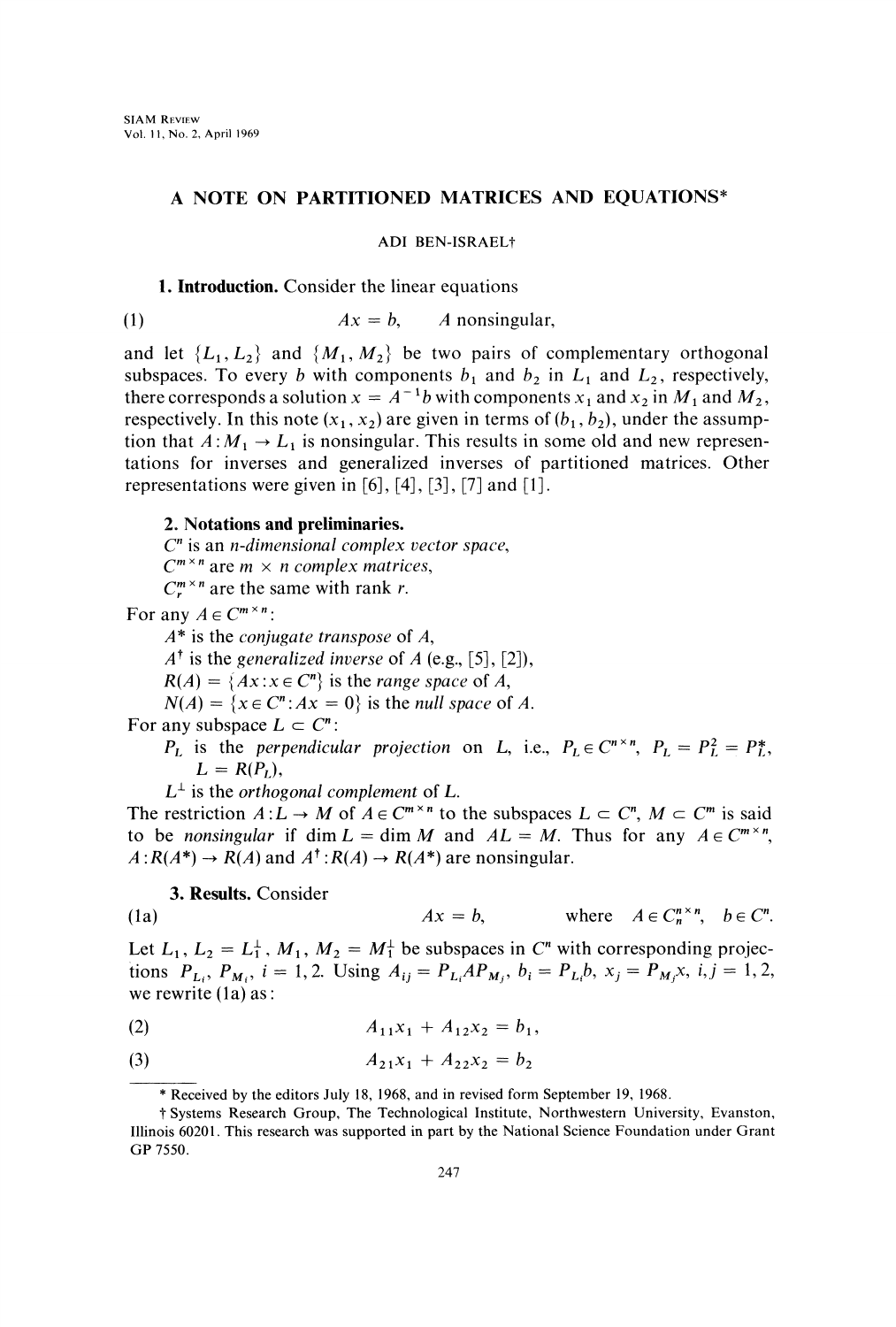or

$$
(4) \t A_{L,M} x_M = b_L,
$$

where

$$
A_{L,M} = \begin{pmatrix} A_{11} & A_{12} \\ A_{21} & A_{22} \end{pmatrix}, \qquad b_L = \begin{pmatrix} b_1 \\ b_2 \end{pmatrix}, \qquad x_M = \begin{pmatrix} x_1 \\ x_2 \end{pmatrix}.
$$

From  $A_{ij}^* = (P_{L_i}AP_{M_j})^* = P_{M_i}A^*P_{L_i}$  it follows that

(5) 
$$
(A_{L,M})^* = (A^*)_{M,L}.
$$

Regarding  $A_{L,M}$  as an operator on  $C^n \times C^n = C^{2n}$  into itself we observe that

$$
R(A_{L,M})=L_1\times L_2,
$$

(7) 
$$
R((A_{L,M})^*) = M_1 \times M_2,
$$

$$
N(A_{L,M}) = M_2 \times M_1,
$$

(9) 
$$
N((A_{L,M})^*) = L_2 \times L_1.
$$

Indeed (6) follows from the nonsingularity of  $A$ , (7) follows from (5), and (8) from (7) by using the facts:

$$
N(A_{L,M}) = R((A_{L,M})^*)^{\perp} = (M_1 \times M_2)^{\perp} = M_2 \times M_1.
$$

Similarly (9) follows from (6).

The generalized inverse of  $A_{L,M}$  is now given, for the case  $AM_1 = L_1$ .

Then THEOREM. Let A and  $A_{L,M}$  be as above and let  $A_{11}: M_1 \to L_1$  be nonsingular.

(10) 
$$
(A_{L,M})^{\dagger} = \begin{pmatrix} A_{1,1}^{\dagger} + A_{1,1}^{\dagger} A_{1,2} B A_{2,1} A_{1,1}^{\dagger} & - A_{1,1}^{\dagger} A_{1,2} B \\ -B A_{2,1} A_{1,1}^{\dagger} & B \end{pmatrix},
$$

where

$$
B = (A_{22} - A_{21}A_{11}^{\dagger}A_{12})^{\dagger}.
$$

*Proof.* Using (6), (7) we see that  $(A_{L,M})^{\dagger}$  is the inverse of the nonsingular restriction  $A_{L,M}: M_1 \times M_2 \to L_1 \times L_2$ . Computing  $(A_{L,M})^{\dagger}$  thus amounts to solving (4) for all  $b_L \in L_1 \times L_2$ . From (2) and the nonsingularity of  $A_{11} : M_1 \rightarrow L_1$ it follows that

(11) 
$$
x_1 = A_{11}^{\dagger}b_1 - A_{11}^{\dagger}A_{12}x_2
$$

is uniquely determined by  $x_2$ . Substituting (11) in (3) we obtain

(12) 
$$
(A_{22} - A_{21}A_{11}^{\dagger}A_{12})x_2 = b_2 - A_{21}A_{11}^{\dagger}b_1.
$$

Now  $(A_{22} - A_{21}A_{11}^{\dagger}A_{12})$ :  $M_2 \rightarrow L_2$  is nonsingular. For suppose

(13) 
$$
(A_{22} - A_{21}A_{11}^{\dagger}A_{12})x_2 = 0
$$

<sup>&</sup>lt;sup>1</sup> Note that the matrix  $A_{11}$  is singular except in the uninteresting case  $L_1 = M_1 = C<sup>n</sup>$ .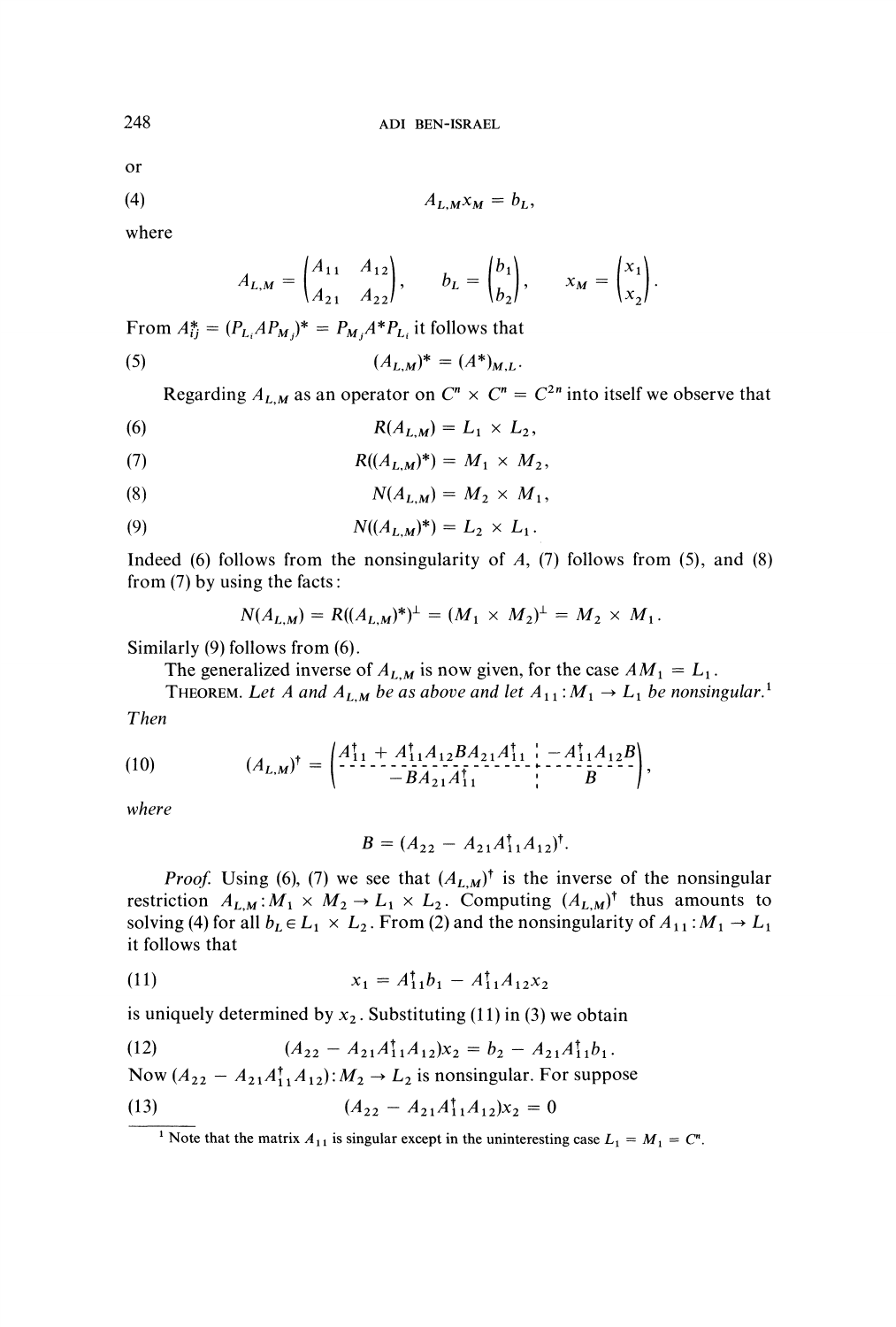for some  $0 \neq x_2 \in M_2$ . Then we can contradict the nonsingularity of A by producing a vector  $x_0 \neq 0$  such that

(14) 
$$
Ax_0 = 0
$$
.  
\nIndeed such a vector is  
\n(15)  $x_0 = x_2 - A_{11}^{\dagger} A_{12} x_2$ .  
\nFirst,  $x_0 \neq 0$  since  $x_2 \in M_2$ ,  $x_2 \neq 0$ ,  $A_{11}^{\dagger} A_{12} x_2 \in M_1$  and  $M_2 = M_1^{\dagger}$ . Second, (14)  
\nholds because  
\n $Ax_0 = (A_{11} + A_{12} + A_{21} + A_{22})(x_2 - A_{11}^{\dagger} A_{12} x_2)$   
\n $= (I - A_{11} A_{11}^{\dagger}) A_{12} x_2 + (A_{22} - A_{21} A_{11}^{\dagger} A_{12}) x_2$   
\n(16) (since  $A_{11} x_2 = 0$ ,  $A_{21} x_2 = 0$ ,

$$
= 0,
$$

since  $I - A_{11}A_{11}^{\dagger} = 0$  on  $L_1$  and by using (13). From (12) it follows then that

(17) 
$$
x_2 = (A_{22} - A_{21}A_{11}^{\dagger}A_{12})^{\dagger}(b_2 - A_{21}A_{11}^{\dagger}b_1) = B(b_2 - A_{21}A_{11}^{\dagger}b_1)
$$

which, when substituted in (11), gives

(18) 
$$
x_1 = (A_{11}^{\dagger} + A_{11}^{\dagger} A_{12} B A_{21} A_{11}^{\dagger}) b_1 - A_{11}^{\dagger} A_{12} B b_2.
$$

Recognizing that (17) and (18) stand for

$$
(19) \t\t\t x_M = (A_{L,M})^\dagger b_L,
$$

we now verify (10) term by term. This completes the proof.

We next obtain  $A^{-1}$  in terms of  $A_{ij}$ ,  $i, j = 1, 2$ .

COROLLARY 1. Let A,  $A_{ij}$ , i,  $j = 1, 2$ , be as above. Then

(20) 
$$
A^{-1} = A_{11}^{\dagger} + (I - A_{11}^{\dagger} A_{12}) (A_{22} - A_{21} A_{11}^{\dagger} A_{12})^{\dagger} (I - A_{21} A_{11}^{\dagger}).
$$
  
Proof. The proof follows by identifying (17) and (18) as  $x = A^{-1}b$  for every

 $b \in C^n$ .

If the subspaces  $L_1 = M_1$  are spanned by the first k unit vectors, then we obtain from (10) or (20) (by omitting all zero rows and columns) the following well-known result.

COROLLARY 2. Let  $X \in C_n^{n \times n}$  be partitioned by

(21) 
$$
X = \begin{pmatrix} X_{11} & X_{12} \\ X_{21} & X_{22} \end{pmatrix}, \qquad \text{where} \quad X_{11} \in C_k^{k \times k}, \quad 0 \le k \le n.
$$

Then

(22) 
$$
X^{-1} = \begin{pmatrix} X_{11}^{-1} + X_{11}^{-1} X_{12} Y X_{21} X_{11}^{-1} & - X_{11}^{-1} X_{12} Y \\ -Y X_{21} X_{11}^{-1} & Y \end{pmatrix},
$$

where  $Y = (X_{22} - X_{21}X_{11}^{-1}X_{12})^{-1}$ .

 $A_{12}A_{11}^{\dagger} = 0$ ,  $A_{22}A_{11}^{\dagger} = 0$